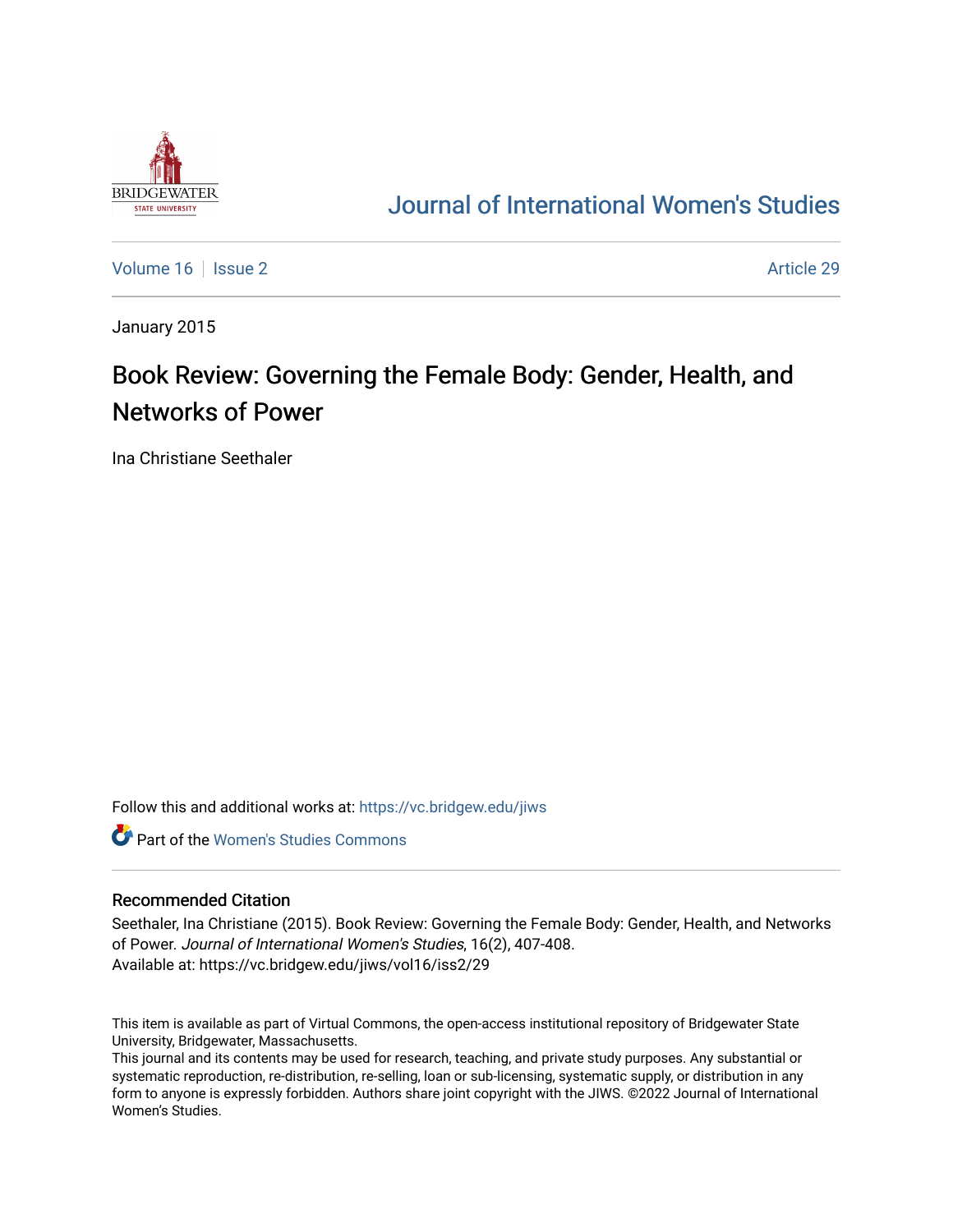#### Seethaler: Book Review

This journal and its contents may be used for research, teaching and private study purposes. Any substantial or systematic reproduction, re-distribution, re-selling, loan or sub-licensing, systematic supply or distribution in any form to anyone is expressly forbidden. ©2015 Journal of International Women's Studies.

**Governing the Female Body: Gender, Health, and Networks of Power. 2010.** Edited by Lori Reed and Paula Saukko.Albany: SUNY Press; 310 pages (including index); Paperback (\$24.95). ISBN 978-1-4384-2952-6

### Reviewed by Ina Christiane Seethaler<sup>1</sup>

Within the last fifteen years, studies on the female body and medicine have challenged existing assumptions about women's health. Feminist critics have contested that women's issues, bodies, and knowledge have been neglected in medical research. *Governing the Female Body*  adds to the work that has been done in this field by discussing, often less theoretically, new discourses that have emerged recently in a wide range of areas related to women's bodies and the health sciences. The collection offers valuable insight into new modes of communication especially the Internet, advances in medical technologies, and the dynamics of advocacy and interest groups. The essays in *Governing the Female Body* investigate convincingly the problems as well as possibilities inherent in these new developments. Its uniqueness and timeliness make this collection an essential contribution to a quickly changing field.

In the introduction to *Governing the Female Body,* editors Lori Reed and Paula Saukko state the goal of the volume as the attempt to "disentangle and critically analyze the multidimensional networks of power . . . that traverse the female body and through which the female body traverses" (3-4). The essays in the edition reach this goal by exploring the female body, health, sexuality, family, and politics from a poststructuralist feminist standpoint. The contributors clarify the connections between methods of governing bodies and political governance and highlight discourses which have formed female bodies and selves. The essays consist of case studies taken from various fields related to women's health. Making use of the concept of intersectionality, these case studies demonstrate convincingly how gender, race, class, sexuality, and other markers of identity influence research and politics related to women's health. The collection's greatest accomplishment constitutes its presentation and discussion of new discourses and current developments surrounding gender and health practices which have not yet received much attention, for example, in the field of reproductive medicine, cancer research, and drug development. At the basis of every essay lies the important act of questioning assumptions about what is considered pathological in terms of gender, women's bodies, motherhood, and genetics.

The editors helpfully divided *Governing the Female Body* into four parts, which makes it easy for the reader to realize meaningful connections between the issues discussed. The essays in the first section on "mediated self-health" discuss how women's and men's lifestyle magazines portray relationships and selfhood differently, look at new genetic tests and internet support groups, and analyze how computer addiction is romanticized with men but pathologized with women and children.

The second section on "Privatization and the Body Proper-ty" demonstrates how economic interests exert power over the female body. The authors of these essays look specifically at the corporatization of the breast cancer movement, the combination of marketing campaigns and menstruation, and the development of antidepressants. Following a new current

 $\overline{a}$ 

1

<sup>&</sup>lt;sup>1</sup> Department of English, Saint Louis University **[iseethal@slu.edu](mailto:iseethal@slu.edu)**